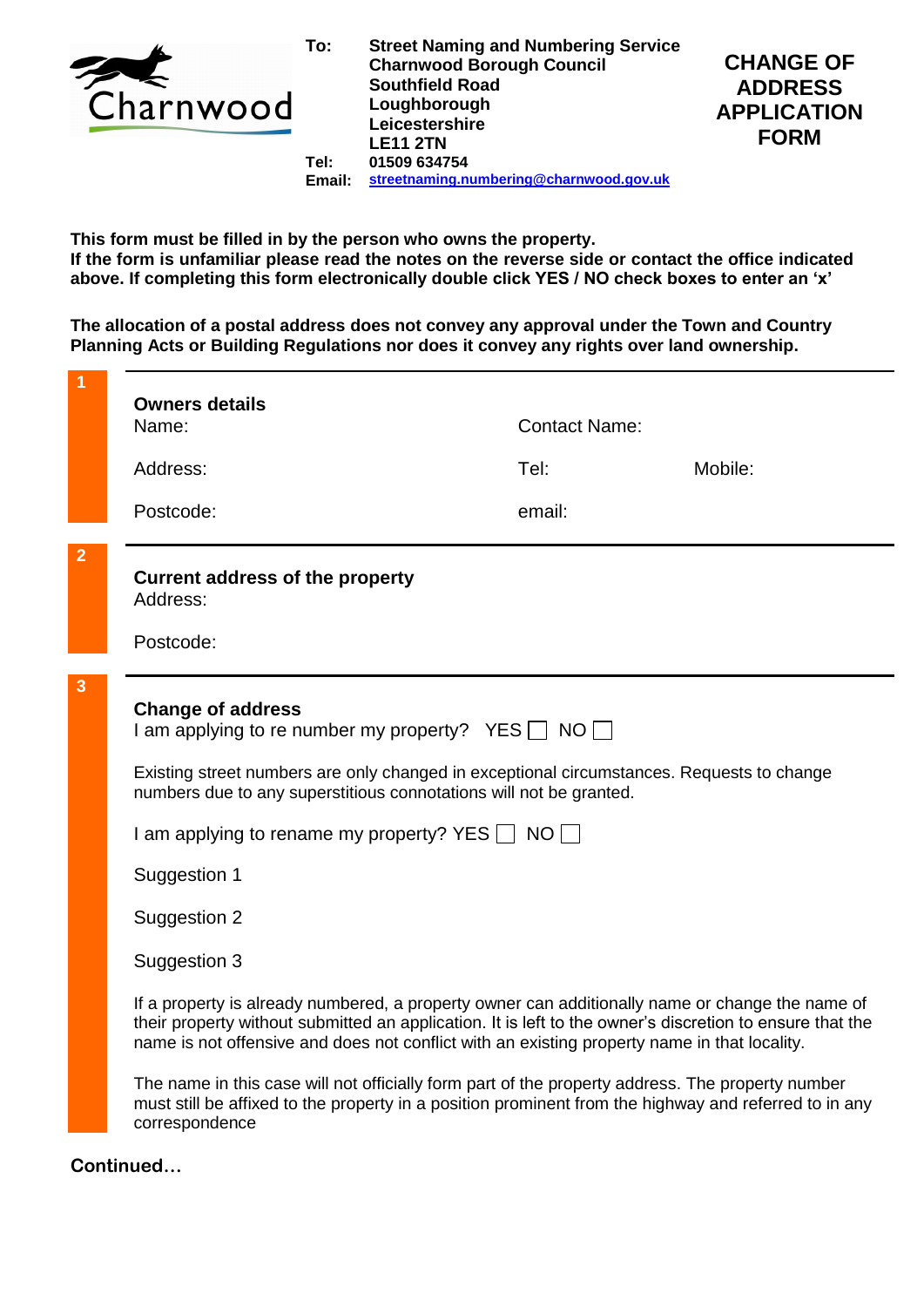# **Fees - Effective from 4 th November 2019**

| <b>Section 1 - New Properties or Conversions</b>                | <b>Total Charge (exempt VAT)</b> |
|-----------------------------------------------------------------|----------------------------------|
| Request for the issue of an address to a development consisting | £100.00                          |
| of 1 unit                                                       | +£45.00 per plot (all units)     |
| Request for the issue of addresses to a development consisting  | £150.00                          |
| of between 6 and 25 units                                       | + £35.00 per unit (all units)    |
| Request for the issue of addresses to a development consisting  | £400.00                          |
| of between 26 and 100 units                                     | + £25.00 per unit (all units)    |
| Request for the issue of addresses to a development consisting  | £750.00                          |
| of between 101 and 200 units                                    | + £20.00 per unit (all units)    |
| Request for the issue of addresses to a development consisting  | £1750.00                         |
| of more than 200 units                                          | + £15.00 per unit (all units)    |

| <b>Section 2 - New Street</b>          | <b>Total Charge (exempt VAT)</b> |
|----------------------------------------|----------------------------------|
| Request for the naming of a new street | £220.00                          |
| (6 week consultation required)         | + £30.00 per street (all units)  |

| Section 3 - Renaming / Renumbering                                                                                             | <b>Total Charge (exempt VAT)</b> |
|--------------------------------------------------------------------------------------------------------------------------------|----------------------------------|
| House re-name or re-number                                                                                                     | £100.00 per unit                 |
| Development site re-numbering due to change in change plot<br>numbers, or plot positions (plots must not be sold or exchanged) | £50.00<br>$+£15.00$ per unit     |
| <b>Renaming of Street</b><br>Permission from all affected property owners is required                                          | <b>Individually determined</b>   |

## **Refer to Section 3 of the table**

### **1. Number of Properties to rename/renumber**

Total to pay **£**



Please contact me to take a card payment.

# **5**

#### **Statement**

I confirm that am I the legal owner of the property to be readdressed..

Name: Signature: Signature: Date:

See section 5 of the attached notes where multiple units are to be renamed or renumbered.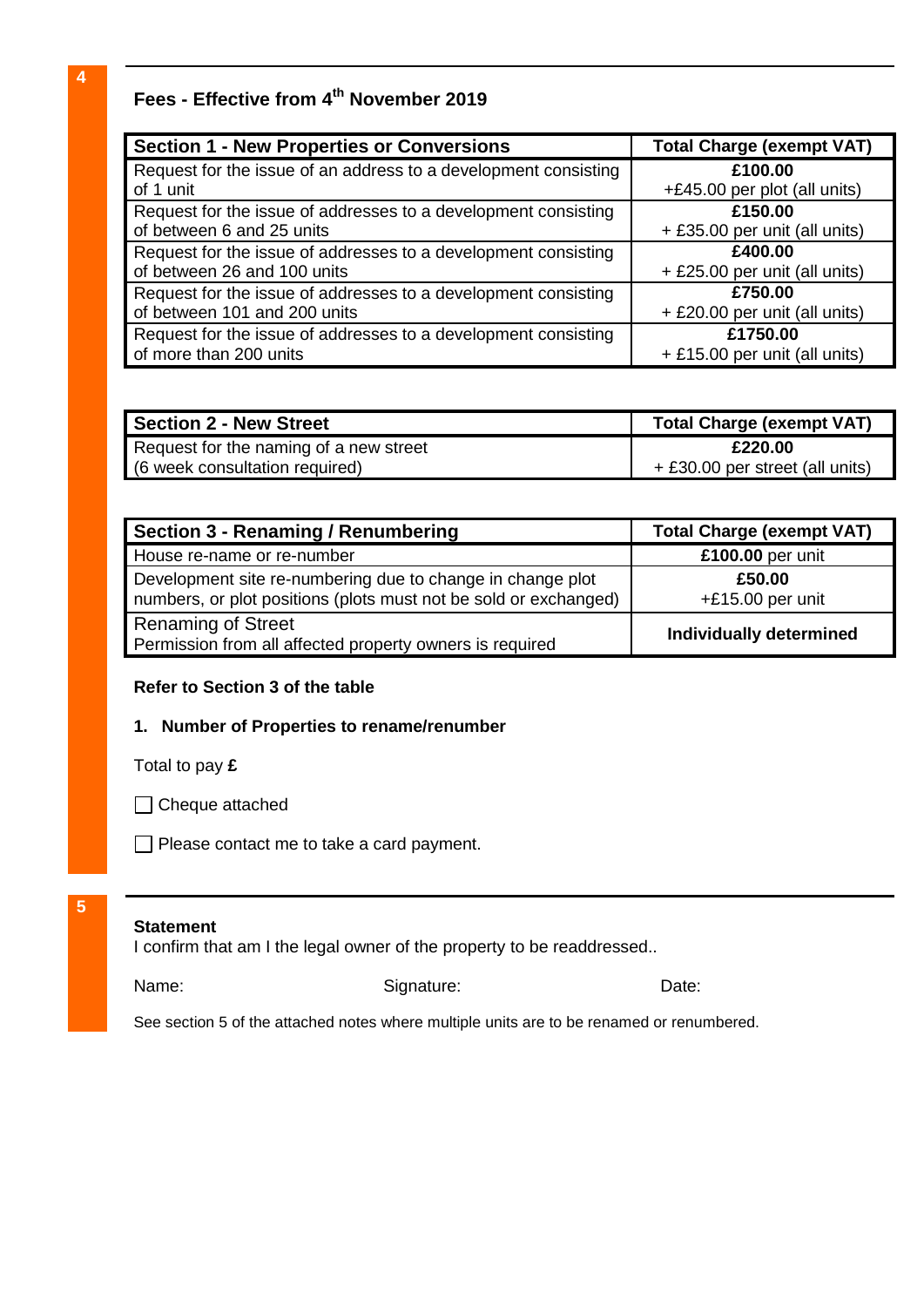#### **Notes**

- 1. The owner's full name must be included together with the correct address and postal code and contact details to allow us to communicate with you effectively. In the case of other applicants e.g. commercial organisations please include the name of the organization and a relevant contact name.
- 2. Ensure that the full current address of the property is provided. If multiple properties are to be renamed or renumbered you may provide the information required in section 2 and 3 for all properties in separate supporting information.
- 3. Please indicate if you wish to rename or renumber the property. Where renaming the property it is advised that you check nearby properties for conflicts. It is also advisable to provide more than one suggestion in case the first is not suitable.

The decision of The Council on the naming or re-naming of a road or property and the numbering of renumbering of properties is final. This is an executive function delegated to the Head of Planning and Regeneration in the Councils Constitution. In using this authority the delegated officers may exercise appropriate discretion in taking decisions.

4. The correct fee should be determined from the schedule of fees, if the fee cannot be determined please contact this department on 01509 634554. Cheques should be made payable to Charnwood Borough Council.

Payment can be made by card over the phone by calling this department on 01509 634554. Card payment can only be taken after the application has been submitted and registered. We accept debit or credit card.

BACS details can be provided on request.

5. Please read the statement and complete the name, signature and date fields. This declaration shall include any additional properties provided in supporting information where multiple occupied units are to be renamed or renumbered If you are not the legal owner of all properties to be renamed or renumbered you must provide proof of consent from all concerned property owners. (This does not apply to new developments where plots have not yet been sold or exchanged).

All records will be retained electronically and controlled under the Council's data protection policy.

The information given on this form will be used for the purposes of this application and will be made available to other Council services to allow the authority to provide "joined up" service provision including enforcement. It will also be made available to other external organisations that have a statutory interest in the information, e.g. Royal Mail, Valuation Office, Leicestershire Fire and Rescue and other external stakeholders.

For information about how & why we may process your personal data, your data protection rights or how to contact our data protection officer, please view our Privacy Notice [www.charnwood.gov.uk/pages/privacynotice](http://www.charnwood.gov.uk/pages/privacynotice)